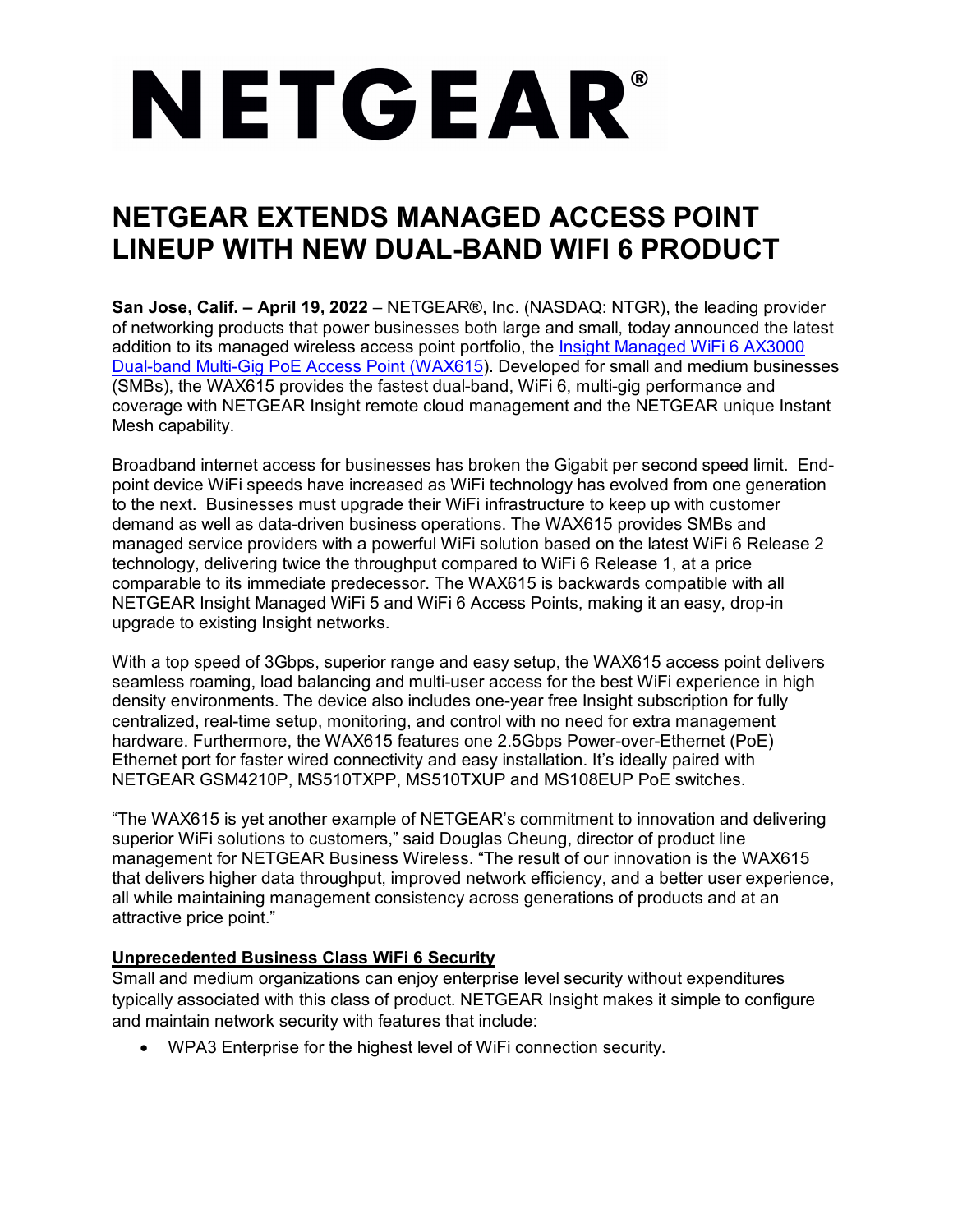- 8 separate wireless networks (SSIDs) that can be used for admins, employees, guests and myriad of IoT devices (WiFi surveillance cameras, thermostats, door locks and sensors, etc.).
- Individual VLANs for network separation and dedicated swim lanes for various data streams (administrators, employees, visitors, HR, Finance, etc.)

|                       | <b>WAX630</b>   | <b>WAX620</b>   | <b>WAX615</b>   | <b>WAX610</b>   |
|-----------------------|-----------------|-----------------|-----------------|-----------------|
| Speed Grade           | AX6000          | AX3600          | AX3000          | AX1800          |
| Radio                 | 5GHz L: 4x4     | 5GHz: 4x4       | 5GHz: 2x2       | 5GHz: 2x2       |
|                       | 20/40/80MHz     | 20/40/80MHz     | 20/40/80/160MHz | 20/40/80MHz     |
|                       | 5GHz H: 4x4     | 2.4 GHz: 4x4    | 2.4 GHz: 2x2    | 2.4 GHz 2x2     |
|                       | 20/40/80MHz     | 20/40MHz        | 20/40MHz        | 20/40MHz        |
|                       | 2.4 GHz: 4x4    |                 |                 |                 |
|                       | 20/40MHz        |                 |                 |                 |
| <b>Theoretical</b>    | 5GHz L: 2.4Gbps | 5GHz: 2.4Gbps   | 5GHz: 2.4Gbps   | 5GHz: 1.2Gbps   |
| Throughput            | 5GHz H: 2.4Gbps | 2.4GHz: 1.2Gbps | 2.4GHz: 0.6Gbps | 2.4GHz: 0.6Gbps |
|                       | 2.4GHz: 1.2Gbps |                 |                 |                 |
| <b>Ethernet Ports</b> | 1x 2.5GbE       | 1x 2.5GbE       | 1x 2.5GbE       | 1x 2.5GbE       |
|                       | 1x GbE          |                 |                 |                 |

#### **Insight Managed WiFi 6 AP Lineup**

#### **Additional Features:**

- **WiFi 6 Release 2** --100% faster speed than WiFi 6 Release 1 in 5GHz band, enabled by 160MHz channelization
- **Instant Mesh**  Compatible with all Insight Managed Access Points to form hybrid wired and wireless mesh networks, expanding WiFi coverage to areas that are hard to reach by Ethernet cables
- **Concurrent Usage** -- Handles 4x more client devices per unit (when all devices support WiFi 6) compared to WiFi 5
- **Superior Performance** -- Dual-band with each unit capable of delivering 3.0 Gbps of data throughput
- **Seamless Roaming and Load Balancing** -- unrivalled user experience throughout the business, ideal for high density environments
- **Support for Latest Devices** --Works with the latest iOS and Android mobile devices such as iPhone 13, Samsung Galaxy S10, Samsung Galaxy Note 10 and all notebook computers, wireless and wired
- **Backwards Compatible** Supports WiFi 4 (IEEE 802.11n), WiFi 5 (IEEE 802.11ac) and WiFi 6 (IEEE 802.11ax) standards
- **Easy Deployment** --One 2.5 Gbps Ethernet port with high-power Power-over-Ethernet (PoE+) port (PoE+ switch & access point power adapter are sold separately)

## **Availability**

NETGEAR® Insight Managed WiFi 6 AX3000 Dual-band Multi-Gig PoE Access Point (WAX615) is available this month on NETGEAR.com.

- **WAX615-100NAS:** US\$189.99
- **WAX615PA-100NAS:** US\$209.99 (includes power adapter)